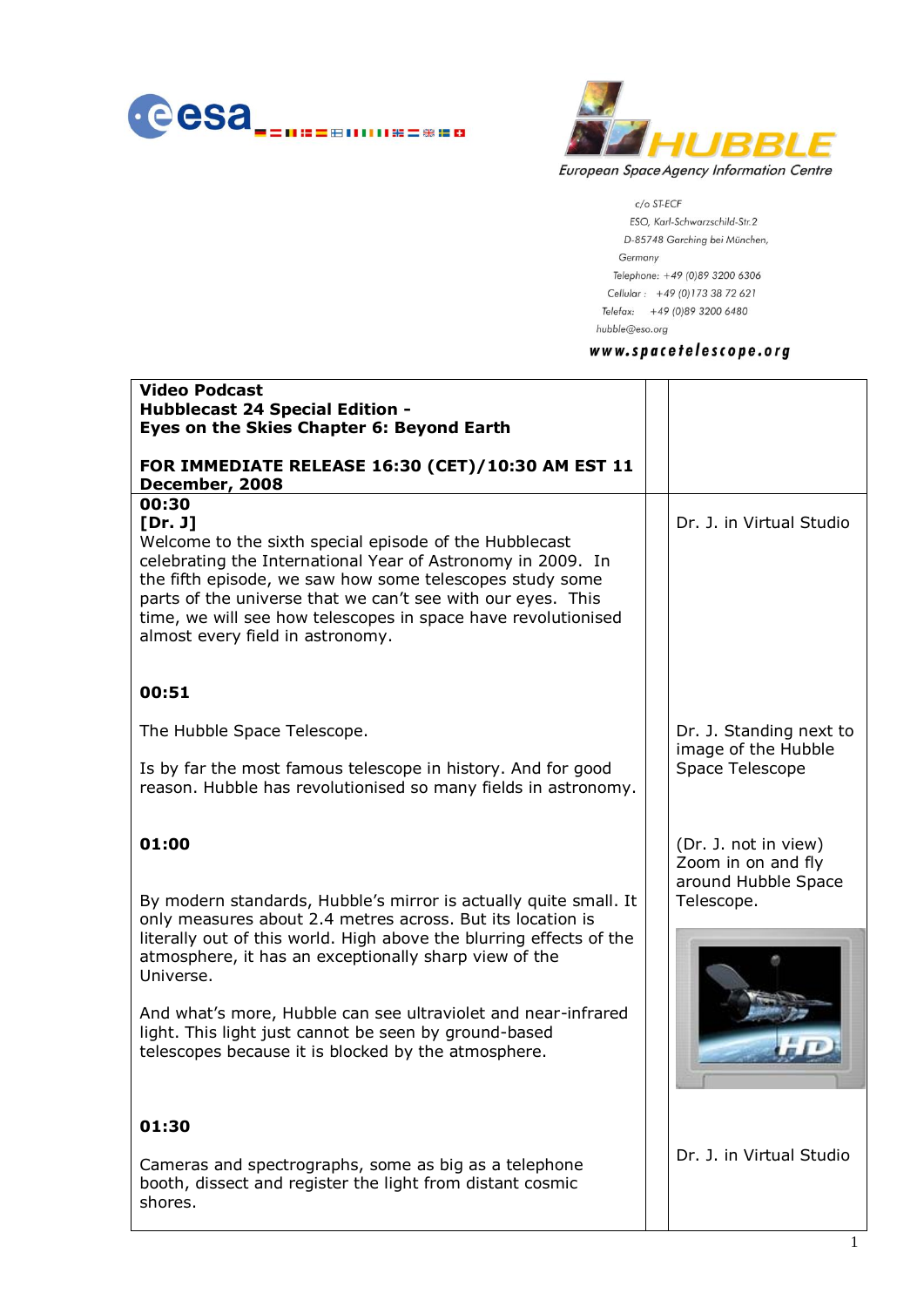

## **01:38**

Just like any ground-based telescope, Hubble is upgraded from time to time. Spacewalking astronauts carry out servicing missions. Broken parts get refurbished and older instruments get replaced with newer and state-of-the-art technology.

#### **01:55**

Hubble has become the powerhouse of observational astronomy. And it has transformed our understanding of the cosmos.

# **02:02**

#### **[Narrator]**

With its keen eyesight, Hubble observed seasonal changes on Mars...

a cometary impact on Jupiter...

an edge-on view of Saturn's rings...

and even the surface of tiny Pluto.

#### **02:23**

It revealed the life cycle of stars, from their very birth and baby days in a nursery of dust-laden clouds of gas, all the way to their final farewell: as delicate nebulae, slowly blown into space by dying stars, or as titanic supernova explosions that almost outshine their home galaxy.

#### **02:50**

Deep in the Orion Nebula, Hubble even saw the breeding ground of new solar systems: dusty discs around newborn stars that may soon condense into planets.

Footage of servicing missions.

Full screen Hubble images:

Changing seasons on Mars.



Saturn and Puto

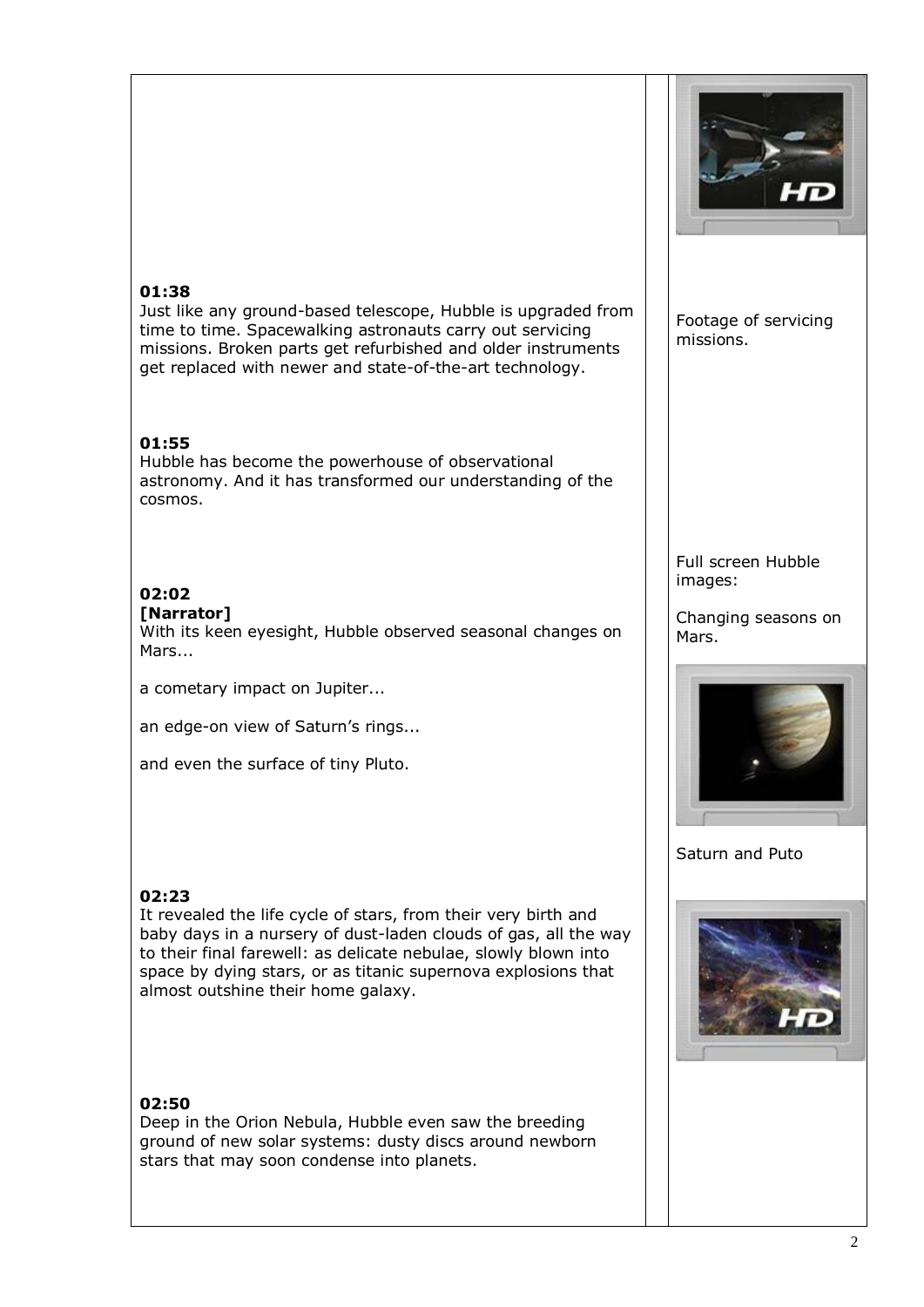#### **03:00**

The space telescope studied thousands of individual stars in giant globular clusters, the oldest stellar families in the Universe.

# **03:10**

And galaxies, of course. Never before had astronomers seen so much detail. Majestic spirals, absorbing dust lanes, violent collisions.

## **03:25**

Extremely long exposures of blank regions of sky even revealed thousands of faint galaxies billions of light-years away. Photons that were emitted when the Universe was still young. A window into the distant past, shedding new light on the ever-evolving cosmos.

# **03:45**

**[Dr. J]**

Hubble is not the only telescope in space.

This is NASA's Spitzer Space Telescope, launched in August 2003. In a way, it is Hubble's equivalent for the infrared.

## **04:00**

Spitzer has mirror that is only 85 centimetres across. But the telescope is hiding behind a heat shield that protects it from the Sun. And its detectors are tucked away in a dewar filled with liquid helium. Here the detectors are cooled down to just a few degrees above absolute zero making them very, very sensitive.

#### **04:20**

Spitzer has revealed a dusty Universe. Dark, opaque clouds of dust glow in the infrared when heated from within.

Shock waves from galaxy collisions sweep up dust in telltale rings and tidal features, new sites for ubiquitous star formation.

**04:40** Dust is also produced in the aftermath of a star's death.



Hubble Deep Field flythrough

Dr. J. in the studio image wall.

On studio TV screen: Hubble flies out of view...

...and Spitzer flies into view. [full screen]

Dr. J. in the studio image wall.

Footage of Spitzer. Exploded view of telescope.

Full screen: Glowing dust clouds

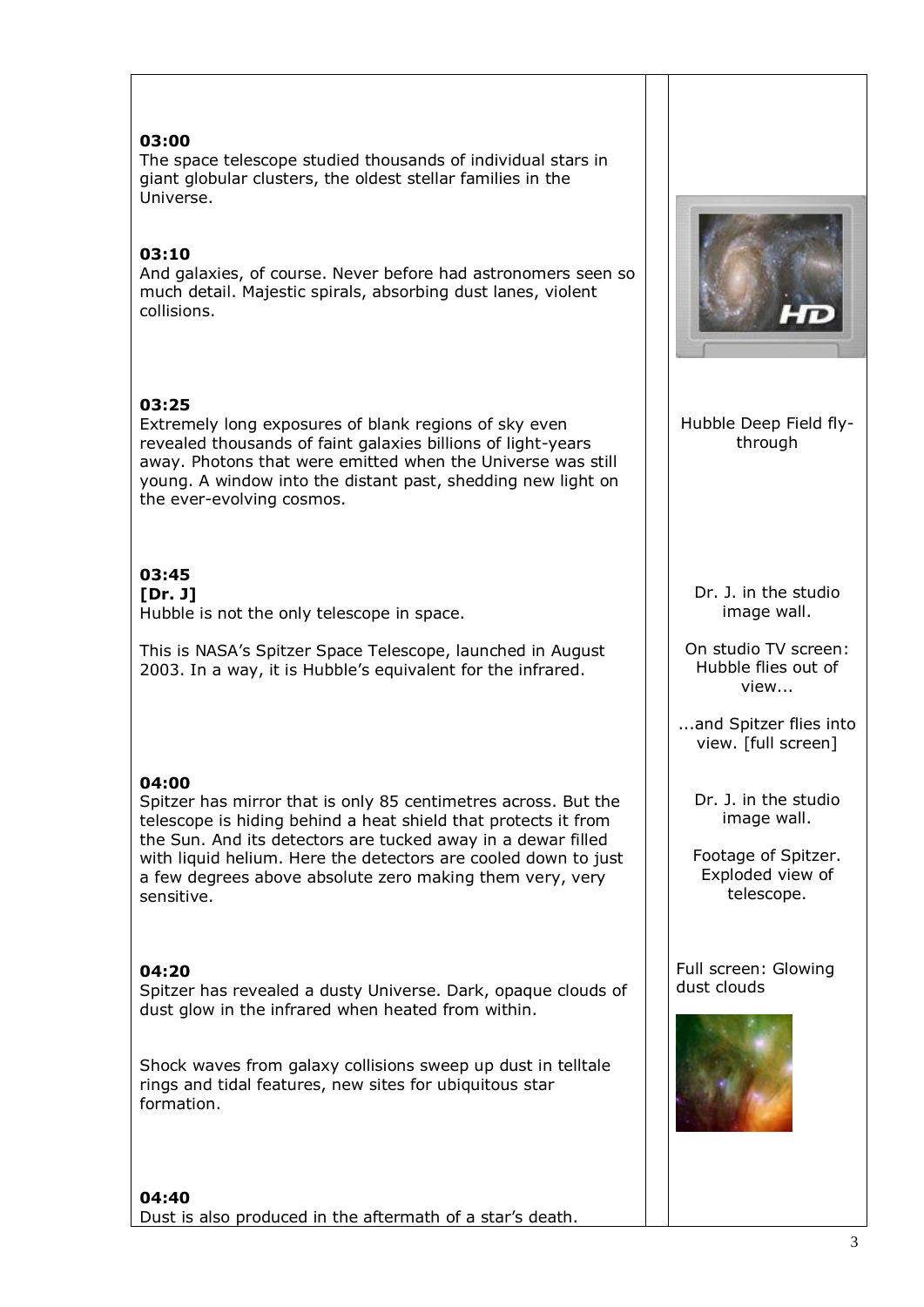Spitzer found that planetary nebulae and supernova remnants are laden with dust particles, the prerequisite building blocks of future planets. **04:50** At other infrared wavelengths, Spitzer can also see right through a dust cloud, revealing the stars inside, hidden in their dark cores. **05:02** Finally, the space telescope's spectrographs have studied the atmospheres of extrasolar planets – gas giants like Jupiter, that race around their parent stars in just a few days. **05:15** So what about X-rays and gamma rays? Well, they are completely blocked by the Earth's atmosphere. And so without space telescopes, astronomers would be totally blind to these energetic forms of radiation. **05:26** X-ray and gamma ray space telescopes reveal the hot, energetic and violent Universe of galaxy clusters, black holes, supernova explosions, and galaxy collisions. **05:42** They are very hard to build, though. Energetic radiation passes right through a conventional mirror. X-rays can only be focused with nested mirror shells made of pure gold. And Animation of transiting planet Dr. J. in virtual studio. Electromagnetic spectrum (from Hidden Universe) and atmospheric transmission graphic, now focussing on highenergy radiation Dr. J. in virtual studio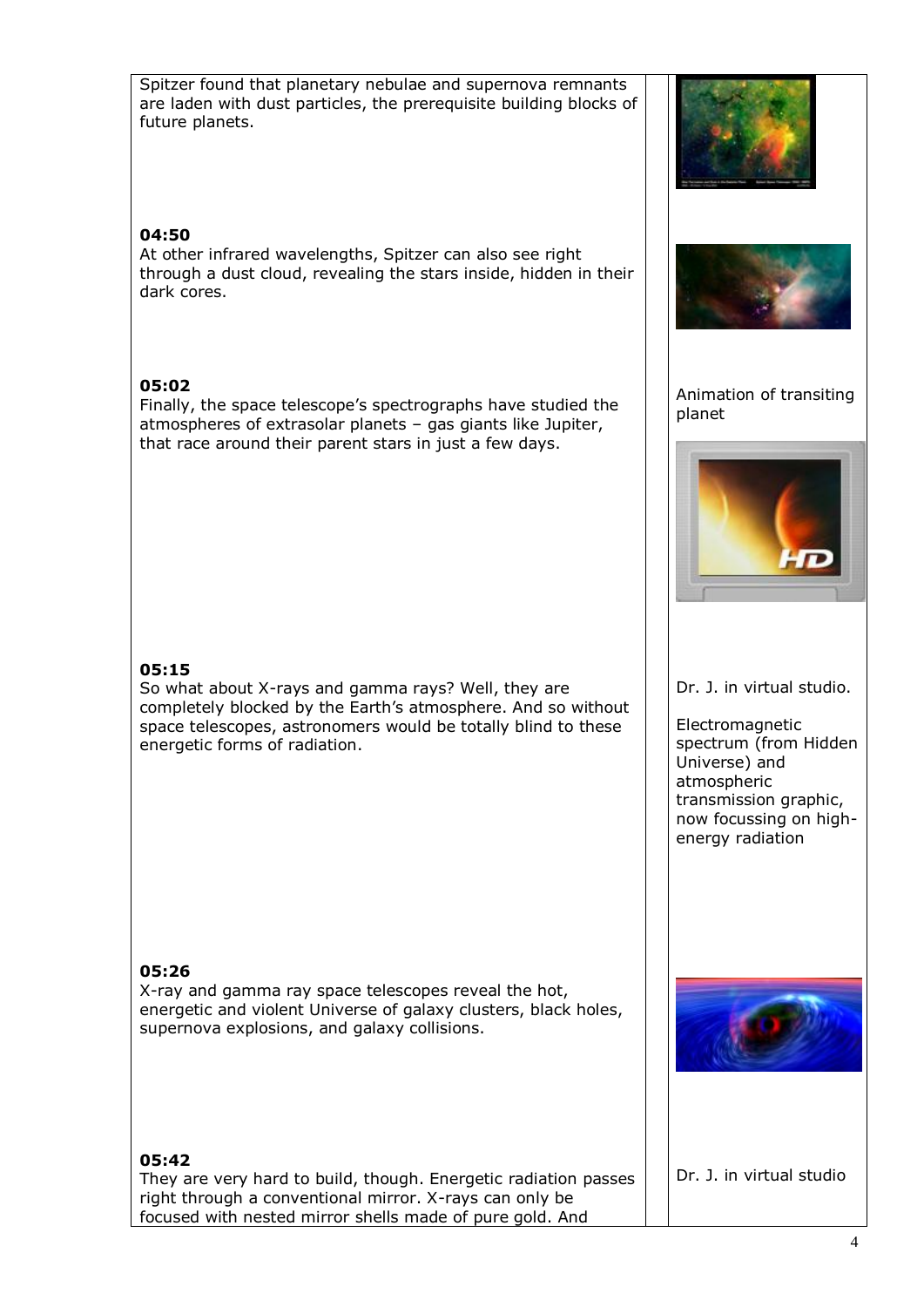gamma rays are studied with sophisticated pinhole cameras, or stacked scintillators that give off brief flashes of normal light when struck by a gamma ray photon.

#### **06:05**

In the 1990s, NASA operated the Compton Gamma Ray Observatory. At the time, it was the largest and most massive scientific satellite ever launched. A fully fledged physics lab in space.

## **06:15**

In 2008, Compton was succeeded by GLAST: the Gamma Ray Large Area Space Telescope. It will study everything in the high-energy Universe from dark matter to pulsars.

# **06:32**

Meanwhile, astronomers have two X-ray telescopes in space. NASA's Chandra X-ray Observatory and ESA's XMM-Newton Observatory are both studying the hottest places in the Universe.

# **06:47**

#### **[Narrator]**

This is what the sky looks like with X-ray vision. Extended features are clouds of gas, heated to millions of degrees by shock waves in supernova remnants.

The bright point sources are X-ray binaries: neutron stars or black holes that suck in matter from a companion star. This hot, in falling gas emits X-rays.

## **07:13**

Likewise, X-ray telescopes reveal supermassive black holes in the cores of distant galaxies. Matter that spirals inward gets hot enough to glow in X-rays just before it plunges into the black hole and out of sight.

## **07:25**

Hot but tenuous gas also fills the space between individual galaxies in a cluster. Sometimes, this intracluster gas is shocked and heated even more by colliding and merging galaxy clusters.



Dr. J. in virtual studio

With images of space telescopes in the background

Footage of launch

Footage of Chandra and XMM-Newton.